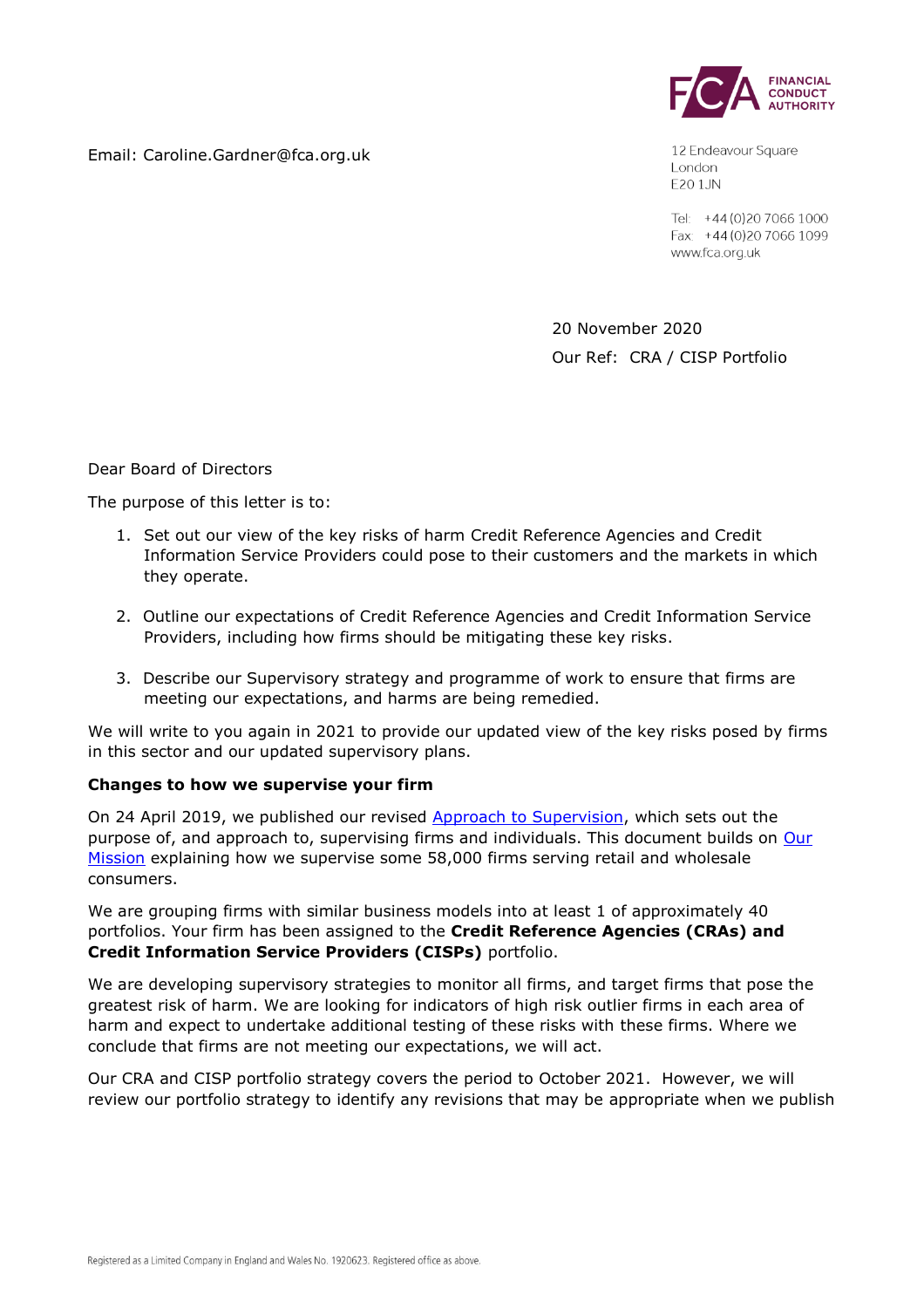the interim findings of the [Credit Information Market Study](https://www.fca.org.uk/information-firms-coronavirus/delayed-activities) (CIMS). We were due to publish these in Spring of 2020 but because of COVID-19 this has been delayed to 2021.

#### **Our view of the key drivers of harm**

The CRA and CISP portfolio consists of firms who collectively control or process the data of over 50 million UK consumers. These firms provide services on a Business to Business (B2B) basis or Direct to Consumers (D2C). We consider these to be key drivers of potential harms in this portfolio:

- loss or misuse of personal data, causing identity theft and/or financial loss
- consumers excluded from credit products or lent to inappropriately based on poorly designed CRA products, ineffective product governance and poor data quality
- service disruption where lenders and consumers cannot access either CRA services or credit data because of system outages or inadequately managed CRA products
- disorderly firm failure, disrupting access to credit
- inappropriate resolution of complaints, causing consumer loss and/or distress
- lack of transparency in credit broking activities, so customers do not receive refunds of credit broking fees

The firms in this portfolio play a significant role in the financial services market. In times of economic uncertainty more consumers will be facing financial difficulties and seeking credit. Data provided to lenders underpins affordability, lending decisions and ultimately consumers' access to credit. A key priority in this portfolio is to make sure that firms comply with the requirements of Principle 3; to take reasonable care to organise and control its affairs responsibly and effectively, with adequate risk management systems. We expect firms to invest appropriately in monitoring and control frameworks and adopt robust governance arrangements with responsible management.

A firm's leadership and governance plays a key role in driving a culture with a strong focus on customer outcomes. The quality and effectiveness of the Board, risk management framework, compliance functions and systems and controls all play a key role in the running of the firms in the portfolio.

#### **Areas of focus and our expectations**

**Loss or misuse of personal data:** Firms in this portfolio hold a wide range of customer data and process this data for a large number of consumers. When considering the loss or misuse of data, firms in the portfolio should make sure that they have systems and controls in place to protect the data and process it correctly.

We also remind firms that misuse of personal data for unregulated activity could call into question whether firms are meeting the threshold conditions for authorised activity.

Cyber-attack data loss can lead to identity theft and/or financial loss for consumers. Firms are subject to cyber-attacks and we are seeing a growing number of them, varying in scale and sophistication. Successful cyber-attacks erode market confidence and can cause consumer harm where customers are denied access to credit or subject to fraudulent activity.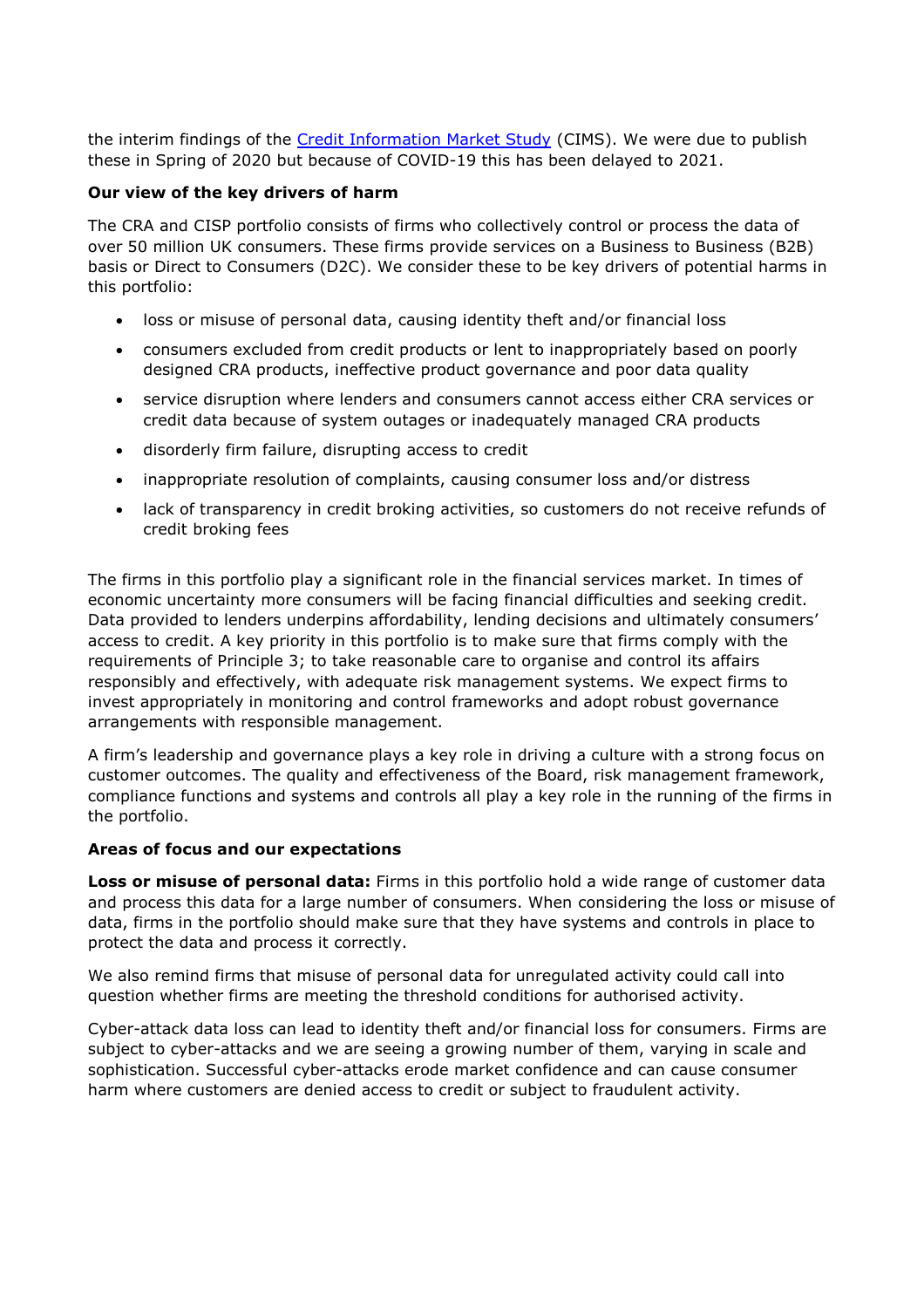Firms should be aware of the threat, be able to defend themselves effectively and respond proportionately to cyber events.

Please see our website for information on [cyber resilience.](https://www.fca.org.uk/firms/cyber-resilience)

#### **Poorly designed CRA products, ineffective product governance and poor data quality:**

These can cause inappropriate lending decisions. This means consumers take out unaffordable loans, have their access to credit restricted or accept credit at higher interest rates, resulting in consumer detriment. We expect firms to have robust governance arrangements with effective processes to identify, manage, monitor and report the risks it is or might be exposed to in relation to data accuracy of CRA products.

We recognise that challenges have been presented by the exceptional circumstances and the payment deferral guidance, however, we are keen to continue working with firms to understand the impact on consumer outcomes.

**Technology resilience:** Firms in this portfolio are heavily reliant on technology to deliver their products and services to clients and consumers. Persistent short-term technology failures and outages that disrupt product and service delivery can lead to incorrect or incomplete data being used by lenders for lending decisions, or credit decisions being delayed. This may be due to significant legacy infrastructure, underinvestment in technology, inappropriate policies and procedures, or gaps in oversight of a firm's IT estate. Poor quality credit information means people may be lent to inappropriately or denied access to products, resulting in unaffordable lending and consumer detriment.

Firms should note the guidance in SYSC 4.1.6 and 4.1.7 and take reasonable steps to ensure continuity and regularity in the performance of their business. They should employ appropriate and proportionate systems, resources and procedures, and establish, implement and maintain an adequate business continuity policy. Losses should be limited and essential data and functions preserved if there is a system interruption.

Read more about [building operational resilience](https://www.fca.org.uk/news/press-releases/building-operational-resilience-impact-tolerances-important-business-services) in the financial services sector.

**Disorderly firm failure, leading to disruption in access to credit**: Consumers and/or clients may be adversely impacted by firms who do not have adequate continuation of service plans if there is a severe disruption to services or a wind down of the business. This could lead to consumers paying for a service that may no longer be available.

We have issued a policy statement on the circumstances where we expect firms to carry out [wind down planning.](https://www.handbook.fca.org.uk/handbook/WDPG.pdf)

**Complaints Handling:** Consumers often don't know who to complain to about inaccuracies in their personal data. Where consumers seek to complain, we have seen instances where they are passed between the lender and the CRA/CISP without a resolution. Complaints resolution may also be hindered by how firms categorise complaints, leading to poor root cause analysis and a lack of senior management oversight.

Firms should have due regard for DISP 1.1 and 1.3.1R by ensuring that they deal with complaints promptly and fairly and have effective and transparent procedures for the reasonable and prompt handling of [complaints.](https://www.handbook.fca.org.uk/handbook/glossary/G197.html)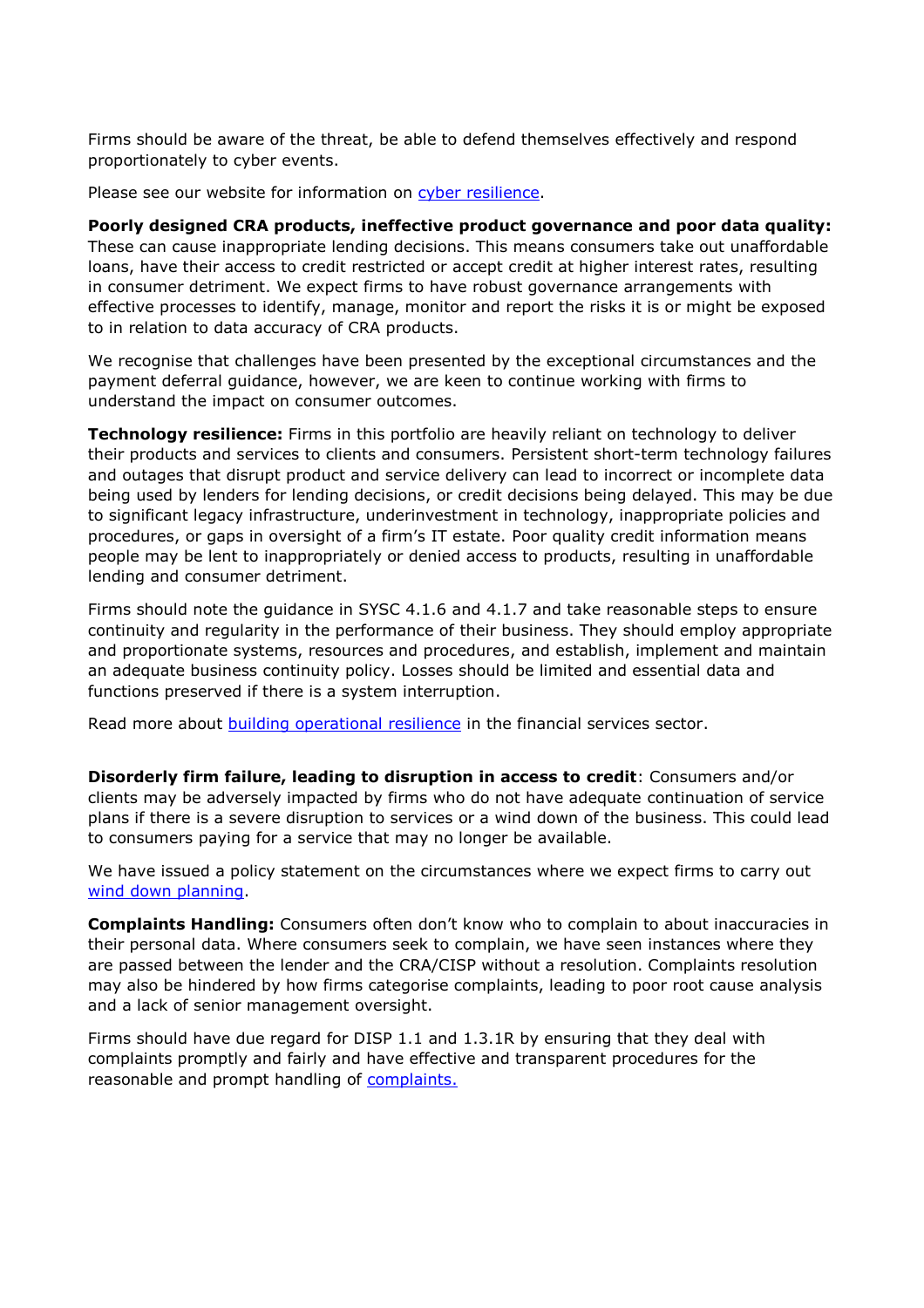**Credit Broking Fee disclosure:** Firms offer credit broking services as part of their subscription based services, as a standalone service and as a free service**.** Consumers may not know that when they take out a credit product via a CRA or CISP, the CRA/CISP will receive commission from the lender. There are several pre-contractual requirements for credit broking which firms should comply with, including rules on disclosing when a refund of a credit broking fee may be payable (CONC 4.4). When a consumer accesses a credit broking service via a packaged subscription service, a lack of transparency may cause consumer harm either because of unsuitable products being purchased or excessive fees being paid. This is because the key information about the product being supplied may not be transparent and easy to understand.

We expect firms to be aware of and comply with our rules and guidance for the regulated activities they undertake. Where we identify CRA/CISP firms that are not in compliance with our credit broking rules, we will use our regulatory tools to take action against them.

# **Statement on Covid-19 (coronavirus)**

We expect all firms to have contingency plans in place to deal with major events like [Covid-](https://www.fca.org.uk/news/statements/covid-19-coronavirus)[19.](https://www.fca.org.uk/news/statements/covid-19-coronavirus) Together with the Bank of England, we are actively reviewing the contingency plans of a wide range of firms. This includes assessments of operational risks, the ability of firms to continue to operate effectively and the steps firms are taking to serve and support their customers.

#### **Senior Managers and Certification Regime**

On **9 December 2019**, we extended the **Senior Managers and Certification Regime (SM&CR)** to solo-regulated firms. This will largely replace the current Approved Persons Regime and aims to reduce harm to customers and strengthen market integrity by making individuals more accountable for their conduct and competence. Where we see CRAs and CISPs creating harm in the market, we will use the SM&CR to hold appropriate individuals to account. Firms should consider what action they need to take to comply with the SM&CR and review and improve their firm's organisational standards of conduct.

Further [details of the SM&CR](https://www.fca.org.uk/publications/policy-statements/ps19-20-optimising-senior-managers-certification-regime-and-feedback-cp19-4) and [rules for solo-regulated firms](https://www.fca.org.uk/publication/policy/guide-for-fca-solo-regulated-firms.pdf) are available on our website.

# **Brexit**

The UK left the EU with a Withdrawal Agreement on 31 January 2020 and entered an implementation period, during which it will negotiate its future relationship with the EU. The implementation period is due to operate until 31 December 2020. During this time EU law will continue to apply in the UK and passporting will continue. As matters develop, you will need to consider how the end of the implementation period will affect you and your customers, and what action you may need to take to be ready for 1 January 2021. For information on Brexit, including what the implementation period means, visit our [website.](https://www.fca.org.uk/brexit)

# **Next steps**

Before releasing the interim findings of the Credit Information market study, we will focus on large CRA firms to address the key risk of harms identified in the portfolio. We have already engaged with a number of firms on several of these issues. This is due to the size and importance of these firms in this market and the wider role they play in the retail lending sector in respect of lending decisions.